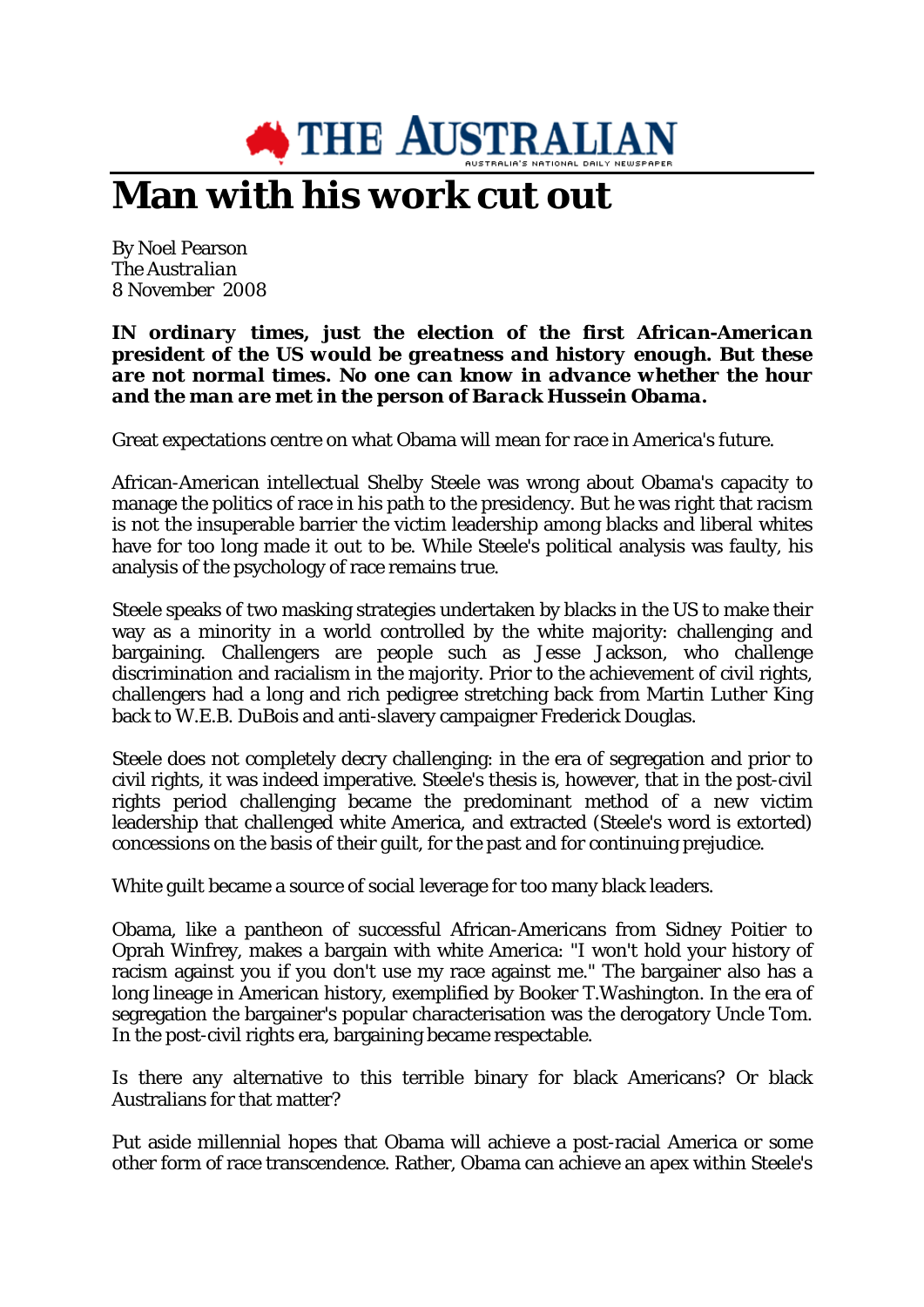dialectical paradigm: a position where blacks and whites take responsibility for race. For both the emphases of responsibility will be different. For whites to take responsibility, they must not dismiss racialism as a real social evil, and they must understand that past discrimination left a legacy. For blacks to take responsibility, they must wake up to the fact that racism does not present the kind of barriers to full citizenship that it once represented and that it is not a catch-all explanation for all of their problems. And critically, problems of race -- however real they may be -- must not justify a psychology and politics of victimhood.

The leader that achieves this apex of responsibility concerning race will be one who both challenges and bargains. Obama has used both during the course of his campaign. While he was predominantly the bargainer, there were also indications of his inclination to challenge. Obama will achieve great things for racial politics if he fashions a post-victimhood challenge for whites and blacks (we can and will all live up to our creed) and a post-victimhood bargain (blacks can take a fair place in America without needing white guilt).

Beyond the question of race, there are three domestic policy agendas that confront the US in this time of crisis, to which Obama must forge solutions: the problem of the American underclasses; the problem of the American working poor; and the need for a national gain-sharing deal between those who take the upside and those who wear the downside of globalisation.

There is already precedent that the first challenge is amenable to solutions, and much progress has already been made. A decade after the welfare reforms introduced by Bill Clinton in 1996 and those prescriptions falling under the policy rubric of the "new paternalism" -- mandating personal responsibility and matching it with new opportunity -- the way forward is clear for the new president-elect. He must redouble these efforts. He must break through on the kind of education reforms that were intended but not achieved by Bush's No Child Left Behind policy. If he is to succeed, he must find solutions to the greatest barrier facing education reform: the teachers' unions which represent the strongest power base within his Democratic Party. Like Paul Keating and Bill Kelty faced with economic reform in Australia, Obama must enjoin his closest allies to the cause of reform.

Of course it will be the extent to which Obama is determined to tackle the problems of the underclass that will largely determine whether the election of a black president will have meant anything substantial for African-Americans.

Australians can scarcely relate to the dimensions of the second challenge: the working poor. Most Australians, while used to the problem of poverty suffered by those who do not work, would be horrified at how so many millions of people can work hard and take responsibility, and yet remain poor.

The impact of economic change on the lot of the working classes in the US, and the hollowing-out of the lower middle classes, is a challenge to which Obama has devoted much promise of hope and change. During the long period of boom, no real solutions emerged for the many Americans cobbling together a living from multiple jobs, working long hours in conditions that Australians can scarcely imagine. Now in the time of economic crisis, Obama has held out the expectation he will fix the woes of